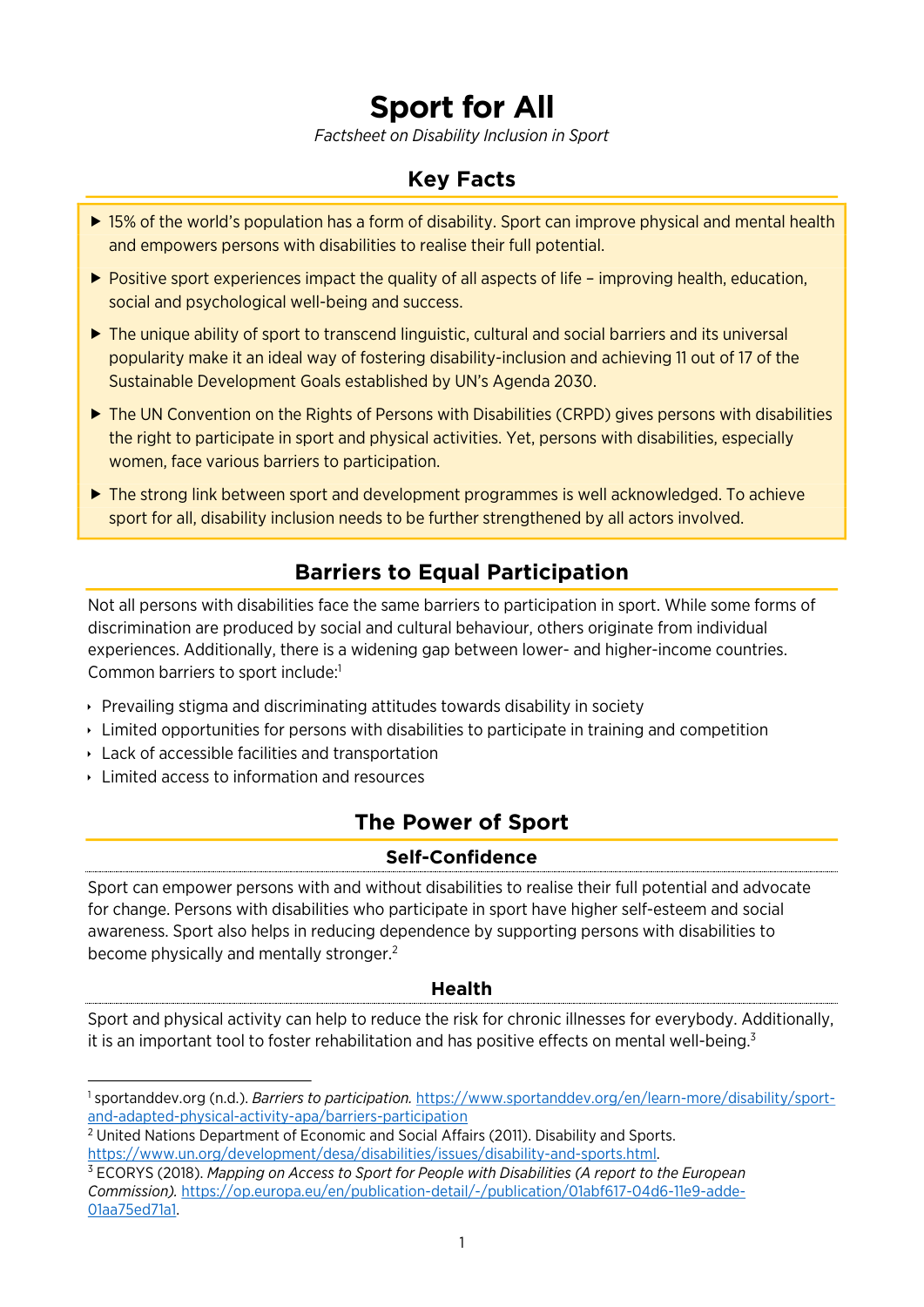#### <span id="page-1-6"></span>**Social Inclusion**

Sport connects people across age, gender, income level, culture and disability. Inclusion in sport cuts down stigma and discrimination by highlighting the abilities of a person instead of one's disabilities.<sup>[4](#page-1-0)</sup>

#### **Poverty Alleviation**

Sport can play an important indirect role in poverty elimination by promoting the inclusion of persons with disabilities, reducing social vulnerability and supporting the empowerment of persons with disabilities. Physical education in school, for example, support children and young people in acquiring fundamental skills, such as teamwork and problem-solving, and thus adds to their economic empowerment.[5](#page-1-1),[6](#page-1-2)

#### <span id="page-1-9"></span>**Gender Equality**

<span id="page-1-8"></span><span id="page-1-7"></span>Women and girls with disabilities often experience multiple discrimination. It is reported that 93% of women with disabilities are not involved in sport. Providing them with the opportunity to compete and demonstrate their physical ability can help to reduce gender and disability stereotypes.<sup>[7](#page-1-3)</sup> Sport empowers women and girls with disabilities to acquire health information, skills, social networks, and leadership experience.<sup>[8](#page-1-4)</sup>

## <span id="page-1-10"></span>**Snapshot of the Current Situation**

Since the 1970s, the opportunities for participation in sport for persons with disabilities has increased in many ways. Physical activities and sports are recognised as important parts of development cooperation. However, disability mainstreaming and targeted activities for persons with disabilities still receive too little attention.

At community level, local sports associations and development actors, Light for the World, support the empowerment of persons with disabilities through targeted inclusive sports programmes. These are open to as many persons as possible, aiming at a wide outreach. Competitive sports at international level, as everywhere around the world, have gained in participation and interest.

#### <span id="page-1-11"></span>**Paralympic Games, Special Olympics and Deaflympics**

The Paralympic Games, the Special Olympics World Games and the Deaflympics are the three largest international sport competitions for athletes with disabilities and are recognised by the International Olympic Committee.[9](#page-1-5)

<span id="page-1-0"></span>l [4](#page-1-6) United Nations Department of Economic and Social Affairs (2011). *Disability and Sports.* [https://www.un.org/development/desa/disabilities/issues/disability-and-sports.html.](https://www.un.org/development/desa/disabilities/issues/disability-and-sports.html)

<span id="page-1-1"></span>[<sup>5</sup>](#page-1-7) Global Partnership on Children with Disabilities (2015). *Thematic Paper: Disability Inclusive Physical Activity and Sport in the Post 2015 Development Agenda and Development Goals*.

[https://www.sportanddev.org/sites/default/files/downloads/disability\\_inclusive\\_physical\\_activity\\_and\\_sport\\_](https://www.sportanddev.org/sites/default/files/downloads/disability_inclusive_physical_activity_and_sport_in_the_post_2015_development_agenda_.pdf) in the post 2015 development agenda .pdf.

<span id="page-1-2"></span>[<sup>6</sup>](#page-1-8) United Nations (2003). *Sport for Development and Peace: Towards Achieving the Millenium Development Goals, pages 3, 8 and 10*. [https://www.unicef.org/sports/reportE.pdf.](https://www.unicef.org/sports/reportE.pdf)

<span id="page-1-3"></span>[<sup>7</sup>](#page-1-9) United Nations Department of Economic and Social Affairs (2011). *Disability and Sports.*  [https://www.un.org/development/desa/disabilities/issues/disability-and-sports.html.](https://www.un.org/development/desa/disabilities/issues/disability-and-sports.html)

<span id="page-1-4"></span>[<sup>8</sup>](#page-1-10) Global Partnership on Children with Disabilities (2015). *Thematic Paper: Disability Inclusive Physical Activity and Sport in the Post 2015 Development Agenda and Development Goals*.

https://www.sportanddev.org/sites/default/files/downloads/disability\_inclusive\_physical\_activity\_and\_sport in the post 2015 development agenda .pdf.

<span id="page-1-5"></span>[<sup>9</sup>](#page-1-11) sportanddev.org (n.d.). *Opportunities for participation*. [https://www.sportanddev.org/en/learn](https://www.sportanddev.org/en/learn-more/disability/sport-and-adapted-physical-activity-apa/opportunities-participation)[more/disability/sport-and-adapted-physical-activity-apa/opportunities-participation.](https://www.sportanddev.org/en/learn-more/disability/sport-and-adapted-physical-activity-apa/opportunities-participation)